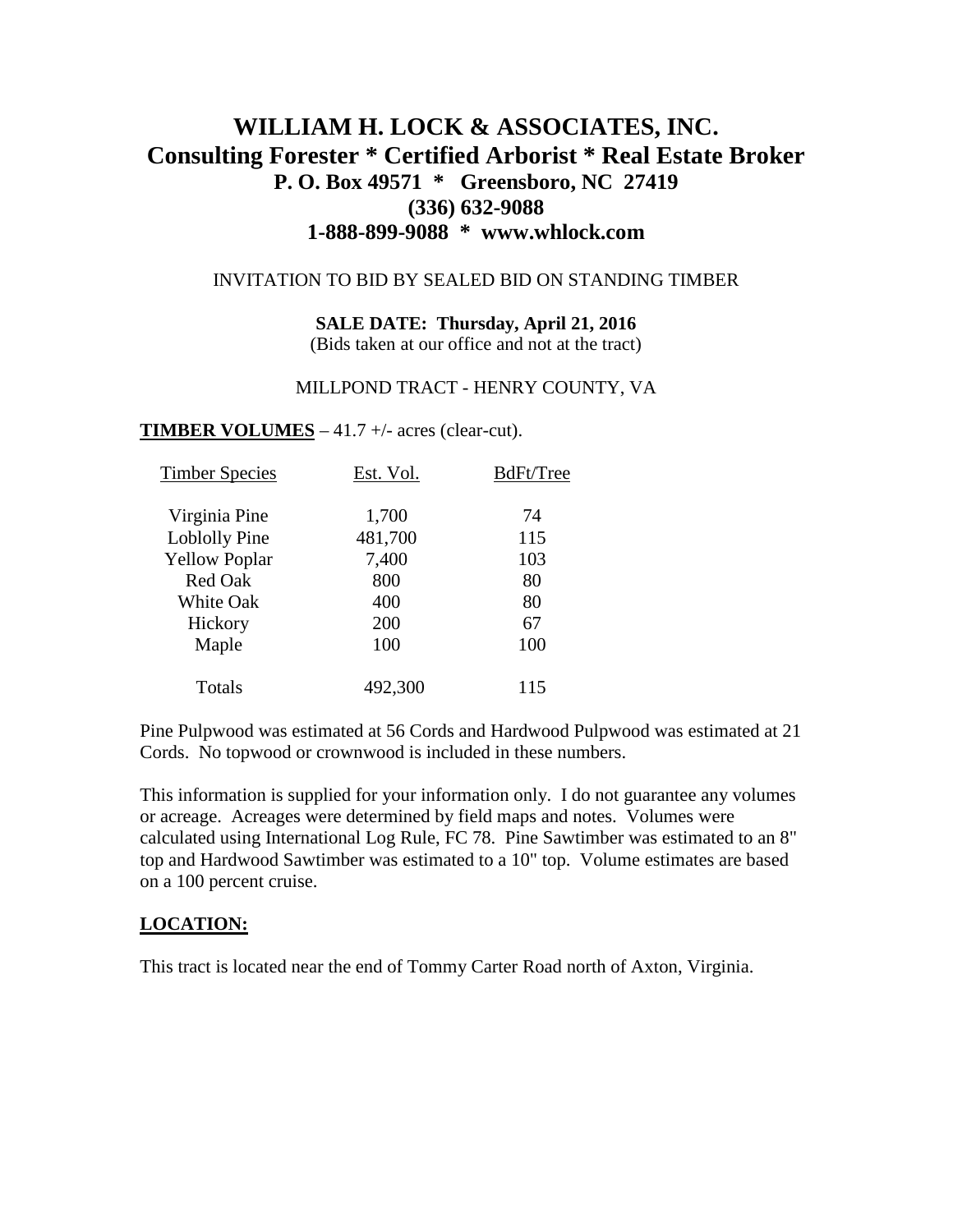Page Two Millpond Tract - Timber Sale Sale Date: Thursday-April 21, 2016 at 11:30 am at our office

## **BIDS:**

The Millpond Tract is being sold on a lump sum, sealed bid basis. Bids will be accepted by **regular mail** if received by 5:00 pm on Wednesday, April 20, 2016 **OR** bids will be accepted by **email [\(whlock@whlock.com\)](mailto:whlock@whlock.com), telephone (336-632-9088), fax (336-632- 9088), or in person** at my office until 11:30 am on Thursday, April 21, 2016. At 11:30 am on Thursday, April 21, 2016 all bids received will be recorded. The successful bidder will be notified within 24 hours of the bid openings. A 10% deposit may be requested to be delivered to William H. Lock & Associates, Inc. within 72 hours of the bid opening. The balance of the sales price is to be delivered at the sale closing. **THIS SALE MUST CLOSE ON OR BEFORE MAY 31, 2016**. The seller reserves the right to refuse or accept any and all bids. Seller will consider all bids. The seller will be responsible for the timber deed preparation and forestry consultant fees. The buyer will be responsible for all other closing costs. A \$1,000 performance deposit will be payable at closing and held in a non-interest bearing trust account until satisfactory completion of logging and contract compliance. The performance deposit does not limit the buyer's liability.

## **PLACE OF SALE:**

The timber sale will be held at the office of William H. Lock & Associates, Inc. in Greensboro, NC. The office address is 375 S. Swing Road, Greensboro, NC 27409. Telephone and Fax: 336-632-9088; [Email-whlock@whlock.com](mailto:Email-whlock@whlock.com)

## **CONDITIONS OF SALE**:

1. The Buyer shall have 24 months from the date of the timber deed to cut and remove all merchantable timber. The sale boundaries are marked with orange flagging. No flagged trees marking the sale boundaries and no trees outside the flagged trees are to be harvested.

2. The Buyer may access the tract from Tommy Carter Road using the existing road that is flagged with blue flagging. There is a combination lock at the entrance to the tract. The combination is 9-0-8-8. Any access routes will need to be installed and/or maintained according to all Virginia Best Management Practices. All existing roadways must be left in similar condition, reasonable wear and tear accepted, at the completion of the harvesting operation. Call W.H. Lock if questions concerning access routes.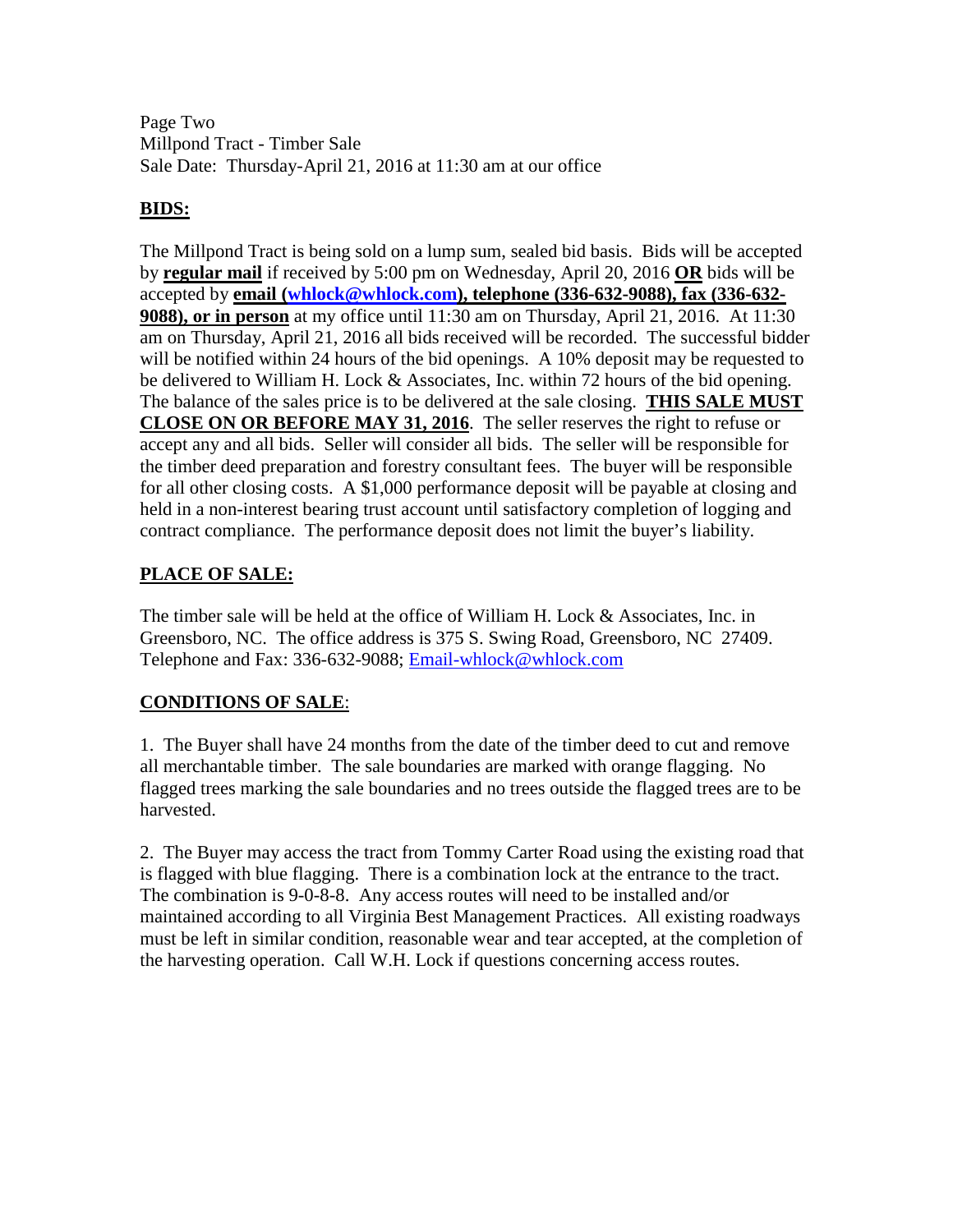Page Three Millpond Tract - Timber Sale Sale Date: Thursday, April 21, 2016 at 11:30 am at our office

3. The Buyer is responsible for maintaining a clean site. No equipment parts, trash, tires or other debris shall be left on the property as a result of the harvesting operation. It shall be the Buyer's responsibility to clean up any hazardous material or chemical waste spills including but not limited to Diesel Fuel, Hydraulic Fluid, Machine Oil, and/or Gasoline upon the subject property if they resulted from the harvesting operation. Responsibility will include any required remediation including but not limited to the removal of contaminated soils. Deck sites, loading sites, and/or truck parking areas must be free of logging debris, smoothed when completed, and re-seeded at the completion of the harvesting operation.

4. The Buyer is responsible for following all Federal, State, and local regulations regarding timber harvesting activities. Buyer is responsible for harvest notification required under Virginia law and for obtaining any other necessary permits or licenses required for timber harvesting. All logging operations must conform to Virginia Best Management Practices. In the event that a non-compliance situation is identified on the tract as a result of the harvesting operation, William H. Lock & Associates, Inc. will have the express right to suspend the harvesting operation until the situation is brought into compliance. No trees or other logging debris shall be left in or across the property boundary, sale cutting lines or access roads.

5. Necessary sale boundary lines are marked with orange flagging. No flagged trees denoting the sale boundary shall be cut and no trees outside the boundary lines shall be cut. If trees marking the sale boundary are cut, Virginia timber trespass laws may apply. No trees shall be cut to fall on a neighboring landowner's property or where potential damage may occur. If existing marked property corners are damaged or removed as a result of the harvesting operation, Buyer agrees to replace the markers at the correct surveyed location at their own expense. Part of the sale boundary is a fence line. This fence line must be protected and remain intact.

6. Buyer agrees to notify William H. Lock & Associates, Inc., P. O. Box 49571, Greensboro, NC 27419 at least 3 days in advance of the beginning of the harvesting operation and at least 3 days in advance of the completion of the harvesting operation. Telephone numbers are Office: (336) 632-9088. The buyer and/or logger must complete a pre-harvest inspection with WHL & Associates prior to beginning any logging activity.

7. Seller reserves the right to require the termination of all timber harvesting in the event that weather conditions cause the land to become so wet that continued logging will cause excessive site damage and rutting. Seller agrees to extend the cutting time automatically for the number of days of required termination if he exercises this item. If work is allowed to continue during wet weather conditions, Buyer agrees to repair any excessively rutted areas.